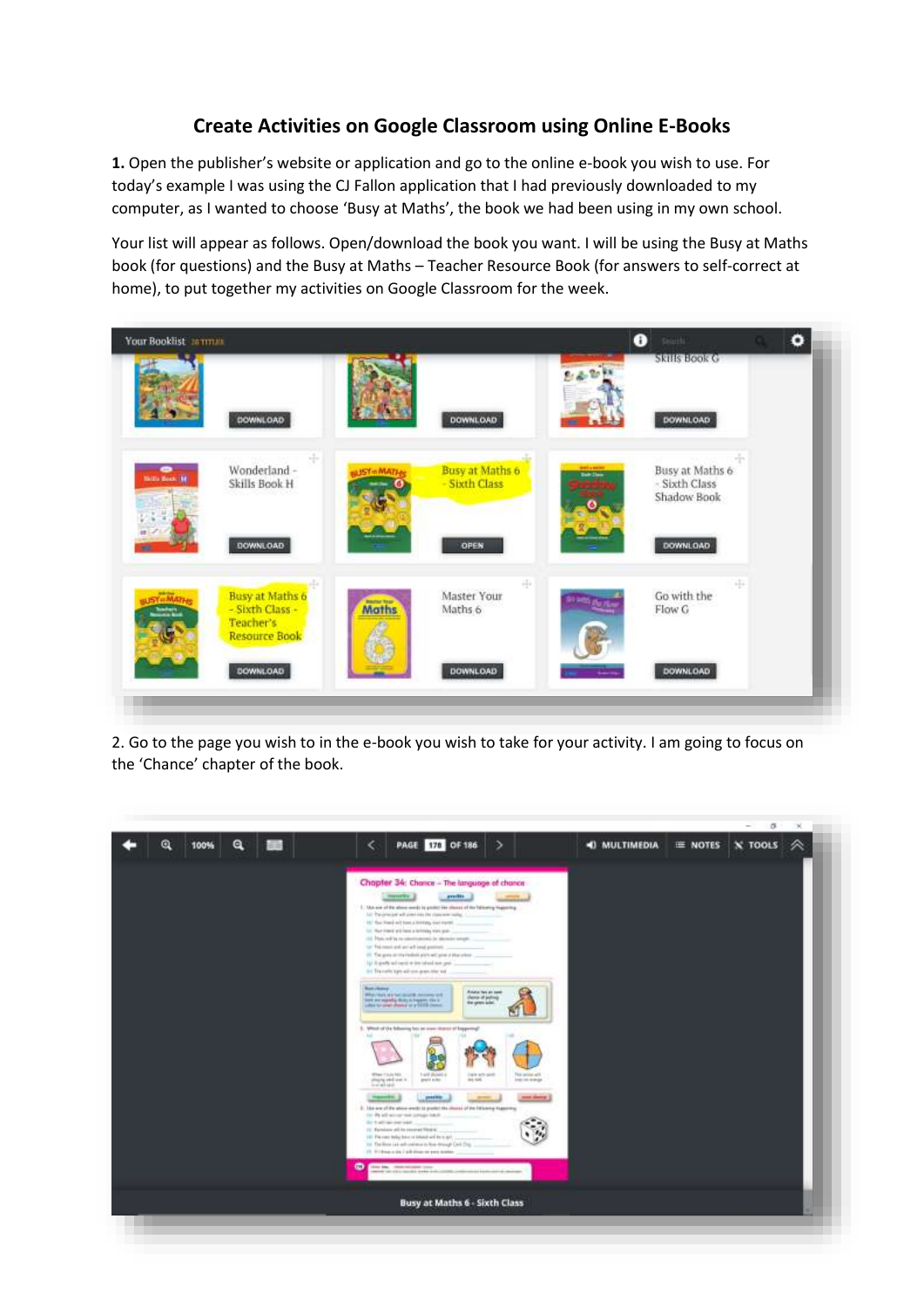3. With the 'Snipping Tool' open, click new in the top left corner. If you click 'mode', beside new, you will have several different screen shot options. I personally always use the 'rectangular snip' as this allows you just screenshot the area of the page you want. For this activity, I want the class to complete Q1-3, for Monday's work. I snip that area of the page and I will be presented with an image of it, like below here (left).

Next, in the Snipping Tool, click edit at the top and click copy. You now want to go to 'Word' where you are going to paste this image into it. It will then appear like below (middle). Finally you want to type in the instructions you would like your class to follow, similar to below (right).

<https://www.getepic.com/>

|                                                                                                                                             | Wednesday May 4th                                                                                                                       |
|---------------------------------------------------------------------------------------------------------------------------------------------|-----------------------------------------------------------------------------------------------------------------------------------------|
| Chapter 34; Clusos - The language of chance                                                                                                 | - Complete specificat 1-4 lata year reftil pain at home.                                                                                |
|                                                                                                                                             | Make were to nee the context terminalizer.                                                                                              |
| 3. School of the direct ends in dealer all years of he interior is become a<br>And The print and with extra state discriminate to the print | - Connect your work when you tayye considered it, using your proven sheet, pay incornect announce,                                      |
| (b) the trial intrinsic consideration of<br>or that from Lide Los Joseph Boulett Lide                                                       | sentee your work and you can go a find out where you went wrong.                                                                        |
| 12. Fair-all is an increase and desire many.<br>To The regard and succeed suita involver collection                                         | Chapter 34: Chance - The language of chance                                                                                             |
| If Thousan in Arrestor and others also com-<br>lui li grafia nel mod-stata coloni interali                                                  |                                                                                                                                         |
| the Partial Red and anti-asset after red                                                                                                    | <b>Thephonetics</b><br>passible                                                                                                         |
| <b>Business Andrews</b><br><b>Stand for bit both</b><br>that the comments stressed                                                          | 1. Use one of the above words to product the chance of the following leaguesting.<br>LL The principal will used not the shineseen being |
| <b>PAS CARS</b><br>but a reporter top a beauty days.<br>lad game code<br>alle in dealer Records (1979-484)                                  | The New Young will have a Sections rank investiga-                                                                                      |
|                                                                                                                                             | Lit. Not friend still look a britisha nati year.                                                                                        |
| Mitted of the latitudness from an extent distance of 5 approved                                                                             | Lit. There will be be advertisements an interested temple.                                                                              |
|                                                                                                                                             |                                                                                                                                         |
|                                                                                                                                             | (y) A grafic solicitation the select was part.                                                                                          |
| <b>Million &amp; Automatics</b><br><b>THE AVENUE AND</b><br><b>POSTER</b><br>paintings.<br><b>COLORADO</b>                                  | (b) The trade light will cart good after ball                                                                                           |
|                                                                                                                                             |                                                                                                                                         |
| 2. As a pain of the street sum by the parties from others of the children's a funer<br>on the six-inclusives and restorate tracks.          | <b>Robin change</b><br>Ariana iva an ear<br>What illustrate (an Excited concerned and                                                   |
| 241 Outfitted her last 1.1.1<br>11 Barriott Olivi Heavill Robin                                                                             | shand of picking<br>both are equally they to busen the a-<br>the press sale.                                                            |
| (4) Two say limit area without its horses).                                                                                                 |                                                                                                                                         |

4. You repeat these steps untl you have all the work together in one word document, along with the instructions for your students.

5. You now want to save the document as it is ready for uploading to Google Classroom. I usually save it twice, once as a word document and once as a pdf. It will be the pdf I will upload to Google Classroom, as this is an uneditable document, so students cant alter or change the worksheet by mistake. You save it as a pdf, by simply selecting pdf when saving like below.

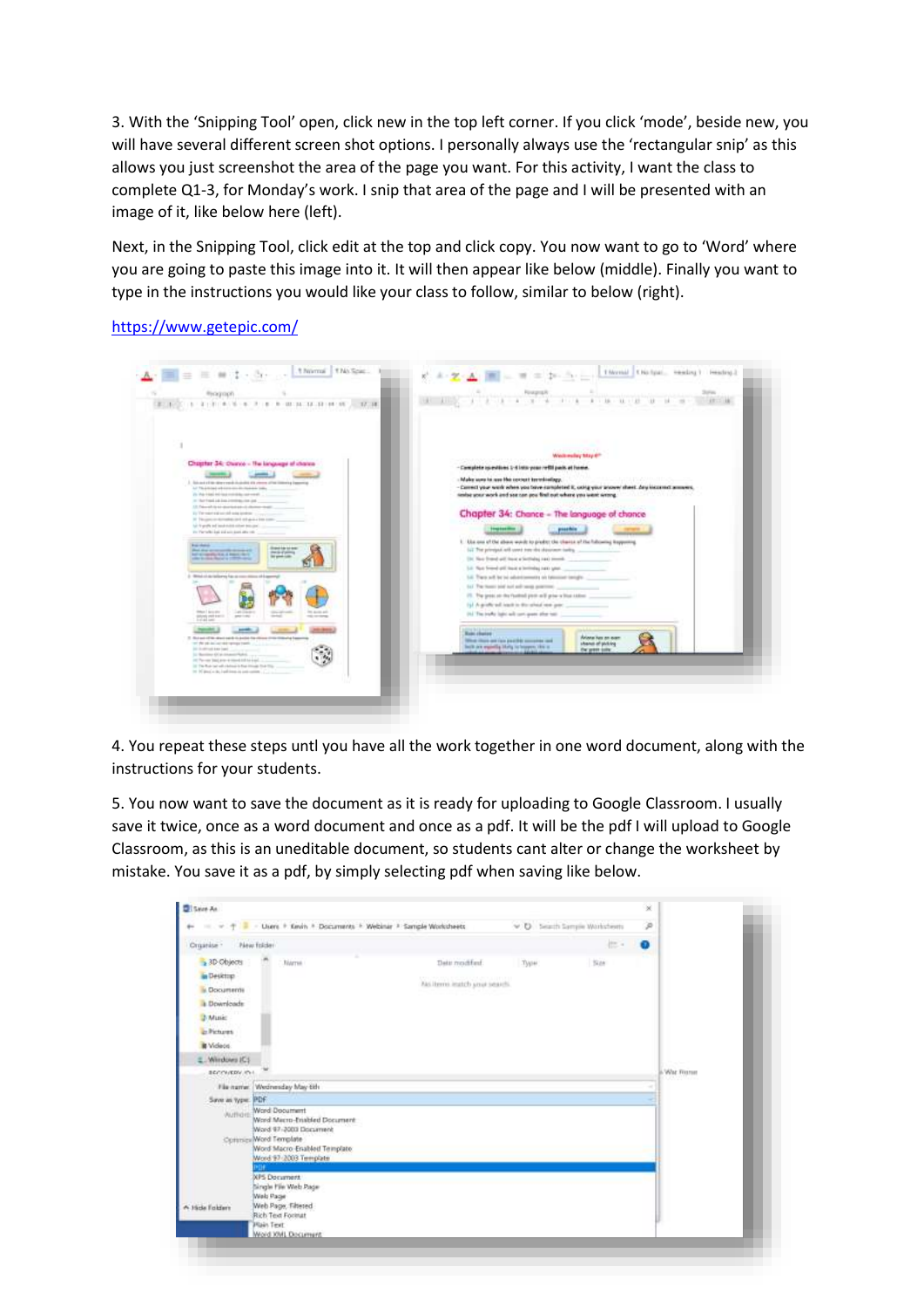

8. You are now ready to upload all the material to Google Classroom. In the 'Classwork' section at the top, click 'Create' and select 'material'. For all these types of activities where I am taking things from e-books, I upload it as just material as the children are just looking at and using the documents for their work at home.

| Create                                                                                                 | Google Calendar   Class Drive folder<br>固<br>아직 남자들은 뒤집을 바라고 있다.                                                                            |  |
|--------------------------------------------------------------------------------------------------------|---------------------------------------------------------------------------------------------------------------------------------------------|--|
| G<br>Assignment.<br>Quiz assignment<br>Ħ<br>ø<br>Question<br>۴<br>Midwrial<br>롣<br>Reuse post<br>Topic | bur class here<br>and questions.<br>se classwork into modules or units<br>you want students to see it.<br><u> 1999 - 1999 - 1999 - 1999</u> |  |
|                                                                                                        |                                                                                                                                             |  |

9. Type out your title and description. You can add a topic if you would like (I usually have the week as the topic, for example 'May  $11^{th}$  – May  $15^{th}$ '). You next want to attach the documents you have created. You do this by clicking 'add' and 'file'.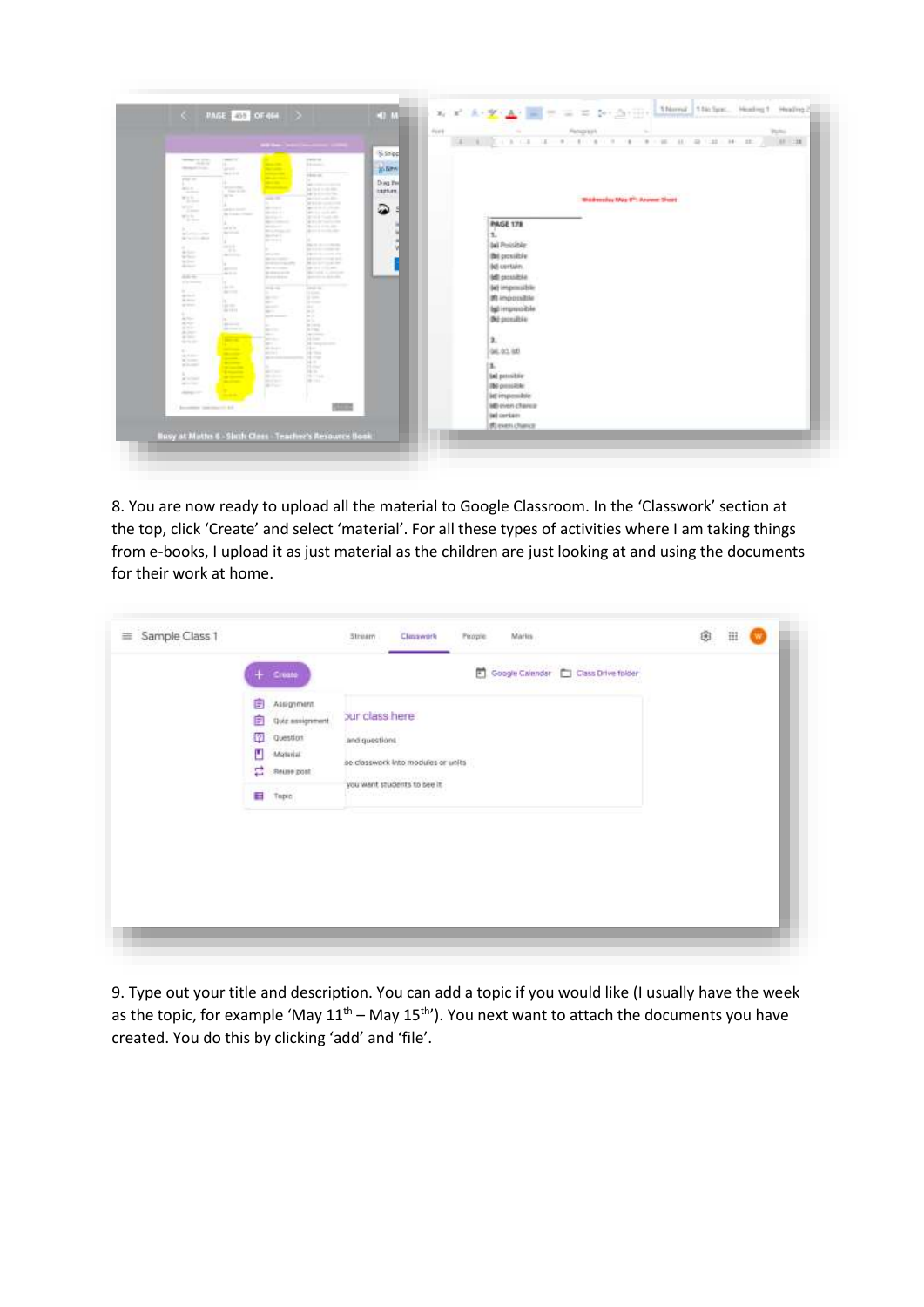

10. Find the desired files and upload them. Remember you are uploading the pdf versions so they can't be edited or changed by the class. When you have uploaded the documents they will appear like so on the bottom (right image).

| Grganite 1 New Editor                                                                                           | $-$ 7 $-$ 1 - Walkesar 7 Sarepla Winkelsein                                                                                                                                                      | + @ Sections's Webberg<br>$11 - 11$                                                                                                         | ×<br>o                                                              |               |                                                                                                                                                                                                                                                                                                                                                                                                                                                                                                         |
|-----------------------------------------------------------------------------------------------------------------|--------------------------------------------------------------------------------------------------------------------------------------------------------------------------------------------------|---------------------------------------------------------------------------------------------------------------------------------------------|---------------------------------------------------------------------|---------------|---------------------------------------------------------------------------------------------------------------------------------------------------------------------------------------------------------------------------------------------------------------------------------------------------------------------------------------------------------------------------------------------------------------------------------------------------------------------------------------------------------|
| <b>N</b> thirds:<br>L to musels<br><b>B</b> Detailer<br>- Document<br>la Howmonde<br>2 Monte<br><b>Littered</b> | <b>Sara</b><br>Nederston Mar 4th Arysent<br>aid Windowship Mac 544 Wynamic<br>and Woorhousting Map Care<br>IE: Westerstay May 4th put<br>$v + 1$<br>File accord "Westmale, May 6th" Amount," Wr- | This residuit<br>3430-2022 14:00<br><b>AARONE FEMAL</b><br>AA MULTIMETER FEE R.F.<br>barrichtet (£37)<br>Al-Film<br><b>Target</b><br>Colema | Turis<br>kits and<br><b>Mirid</b><br><b>JUFF</b><br>Arkens<br>file. | D<br>$\equiv$ | Maths- Chigitar 34 Chance- Wednesday Work<br>Importance (spinyel).<br>Attached is the pages for today's Maths activity on the topic of chance. You are to use the pages attached.<br>below and follow the instructions given.<br>- You complete the work into your nefill pad.<br>- When you have completed the work for a given day, correct it asing the answer aheat.<br>1988년 1979년 1989년 1989년 1989년 1989년 1989년 1989년 1989년 1989년 1989년 1989년 1989년 1989년 1989년 1989년 198<br>It And<br>$+$ Create |
| <b>B</b> AM                                                                                                     |                                                                                                                                                                                                  |                                                                                                                                             | $\cdots$<br><b>Salest Nea French</b>                                |               | Wednesday May 4th- Answers.pdf<br>×<br>page.<br>and a series of the company of the<br>Wednesday May 6th pdf<br>×<br>PRE<br><b>STATE</b>                                                                                                                                                                                                                                                                                                                                                                 |